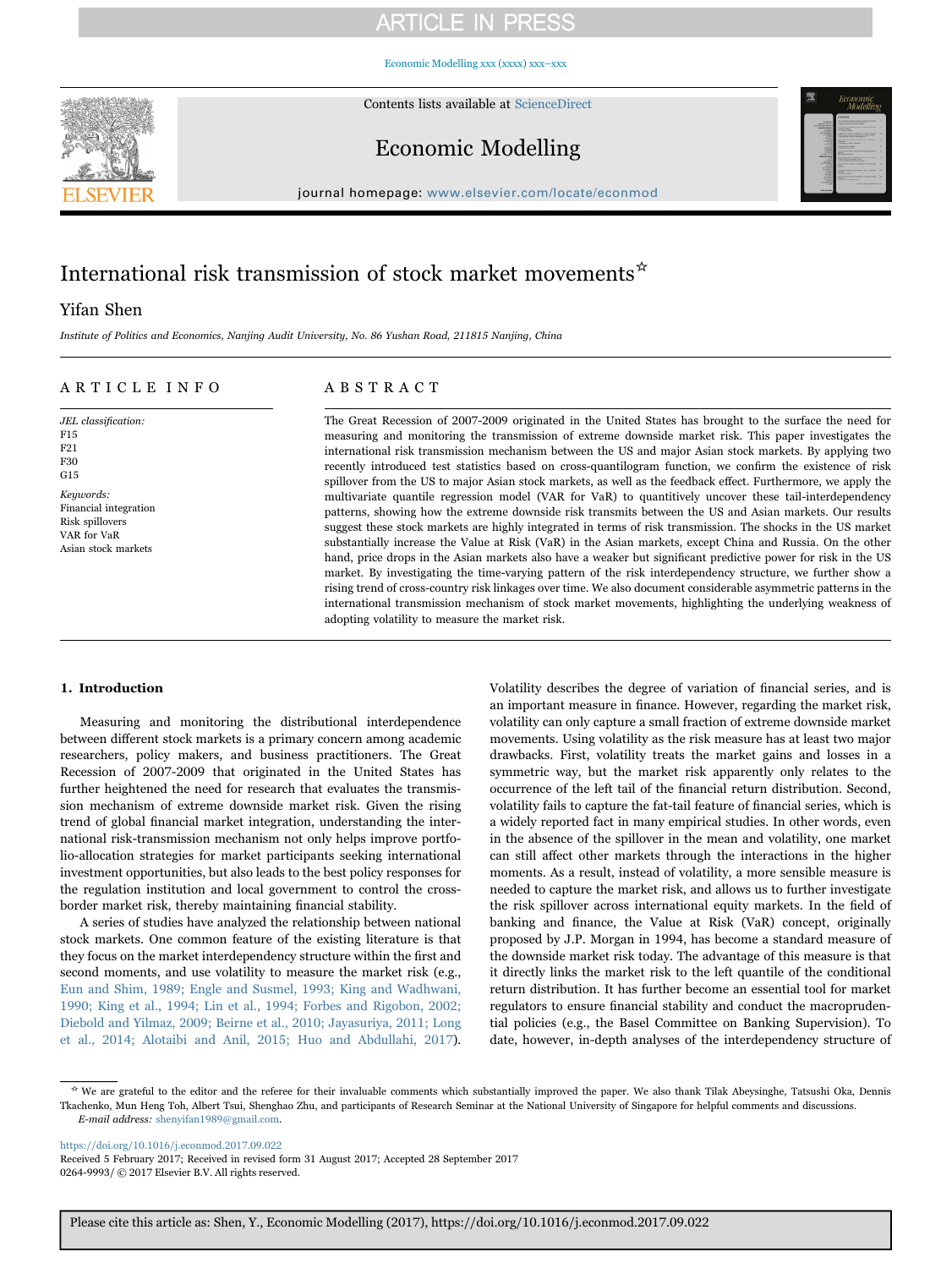national stock markets examined by means of VaR are scarce. The objective of this paper is to engage in a more comprehensive analysis of the international risk-transmission mechanism, with a particular emphasis on quantifying how risk transmits between the US and major Asian markets.

As is well known, the United States is the largest and most powerful economy in the world. With more than 10,000 listed companies and a \$26.33 trillion market value, the US stock market is also viewed as the most efficient and most representative developed stock market in the world.<sup>1</sup> The Asian markets, on the other hand, especially the emerging markets, are the most vigorous economies and global growth engines in recent years. Thanks to the fast-growing status of these countries' economies, their financial markets have also experienced an astonishing development. For now, China and Japan are documented as the second and third largest markets with respect to the market cap, with \$6.00 and \$4.38 trillion market values respectively. They have offered plenty of investment opportunities in recent years. Besides, these markets interact heavily with the US market. Fig. 1 plots the daily return of the US S & P 500 Composite Index as well as two representative Asian indices, the Shanghai Stock Exchange Composite Index and Japan NIKKEI 225 Index. It clearly shows that the financial crisis initiated in the US housing market triggered the stock market turmoil in the US from 2007 to 2009. In the same period, both China and Japan also suffered a substantial stock market crash. Based on the facts listed above, understanding the risk spillover between the US and Asian financial markets has important implications for academic researchers, policy makers, and business practitioners. This paper aims to trace out the dynamic risk-interdependency structure between the US and Asian markets. In particular, we address the following issues: Does the US stock market indeed influence major Asian markets in terms of extreme downside risk? Is there any market whose movements are causally prior to the US market? What will happen quantitatively to the Asian stock markets if the US stock market experiences a shock? How does one construct a multivariate VaR measure for the Asian markets using the information in the US market? Does the risk-interdependency structure change over time? Is there any different response pattern between losses and gains given the external shocks?

In attempting to answer the questions above, we first construct two recently introduced test statistics, which are based on the cross-quantilogram function, to examine the existence of risk spillover. Hong et al. (2009) propose a class of kernel-based tests to detect the extreme downside risk spillover between financial markets. These statistics have a convenient asymptotic standard normal distribution and can be used to check a large number of lags, thus we can detect risk spillover that occurs with time lags or that has weak spillover at each lag but carries over a very long distributional lag. Han et al. (2016) further establish the asymptotic distribution of the cross-quantilogram and the corresponding test statistics, where the consistent confidence intervals are derived by the stationary bootstrap. This bootstrap approach allows us to examine the micro-structure of quantile dependence between two series. In our study, we apply these two tests to detect extreme downside risk spillover between world financial markets. The data for this study consist of daily stock market index closing prices from the US S & P 500 Composite Index and 10 major Asian stock indices. The data sets span from January 1, 2000, to December 31, 2014.

After confirming the existence of the risk spillovers, we further apply a bilateral vector autoregressive model (VAR) for Value at Risk (VaR) (White et al., 2015) to quantitatively trace out the dynamic risktransmission mechanism between the US and Asian markets. The idea of VaR naturally lends itself to the concept of quantile regression.

Compared to the more traditional method that models the whole multivariate distribution, the quantile approach has at least three appealing features. First, it directly models the quantile and links it to the market risk. As a result, it avoids the indirect risk measure based on estimating the time-varying first and second moments. Second, quantile regression is known to be robust to outliers, which is particularly important for analyzing financial time series. Third, quantile regression is a semi-parametric approach and therefore imposes little distributional assumption on the underlying data generating process (DGP). The multivariate quantile regression framework of the VAR for VaR model can be regarded as a multivariate extension of univariate conditional autoregressive value at risk (CAViaR) model of Engle and Manganelli (2004). This multivariate method is especially useful to account for reverse causality, and investigate the dynamic interdependency structure across world financial markets. Given the fast-growing status of the Asian financial markets and rising degree of global financial integration, it turns out to be essential to capture the feedback effect from Asian markets to the US in terms of risk transmission.

The empirical findings of our analysis are expected to shed new light on the interdependency structure of national stock markets, in general, and the international risk-transmission mechanism of stock market movements, in particular. Our results first indicate the existence of the substantial risk spillover from the US to major Asian markets, as well as the feedback effect. Hence, we show the importance of accounting for the reverse causality and construct a unified multivariate framework to analyze the international risk-transmission structure. After estimating the multivariate quantile regression model, we quantitatively uncover the tail-interdependency patterns between these markets. We show that these markets are highly integrated in terms of risk transmission. The pseudo impulse response functions suggest that the shocks in the US market substantially increase the VaR in the Asian markets, which is in line with its dominating power across the world stock markets. In addition, price drops in Asian markets also have a significant predictive power for risk in the US market. This finding indicates the fast-growing status of Asian financial markets. In this study, we construct a multivariate VaR measure for Asian markets in the quantile regression framework. By investigating the time-varying patterns of risk-interdependency structure, we further show a rising trend of cross-country risk linkages over time. We also document a substantial asymmetric property in the international transmission mechanism of stock market movements, highlighting the underlying weakness of adopting volatility to measure the market risk.

Our paper mainly relates to two strands of studies. First, as mentioned above, we complement the studies investigating the first and second moment relationships between the stock markets. We extend these papers by directly focusing on the quantile interdependency structure of the stock return distribution. In practice, the occurrence of left quantile has the clear economic meaning as the market risk. Second, our paper also relates to the research using quantile regression. The finance literature has frequently employed quantile regression to study the quantile interdependence between the financial series (e.g., Bassett et al., 2002; Chuang et al., 2009; Tsai, 2012; Baur et al., 2012; Baur, 2013; Ciner et al., 2013; Gebka and Wohar, 2013; Mensi et al., 2014). In addition, studies have also used quantile regression to construct the new VaR measure (e.g., Engle and Manganelli, 2004; Rubia and Sanchis-Marco, 2013). Lee et al. (2012) and Li et al. (2010) further apply quantile regression to firm-level data, examining the effect of diversification on firm performance and obtaining bankruptcy prediction, respectively. Our paper contributes to these studies by investigating the two-way quantile interdependency patterns between the US and major Asian stock markets, using two recently developed statistics based on the cross-quantilelogram function. More importantly, we extend quantile analysis used in early studies to the multivariate framework, and adopt the VAR for VaR method to explicitly capture these multilateral distributional relationships. To the best of our knowledge, this paper is the first study which

<sup>&</sup>lt;sup>1</sup> The market-cap figures are reported by World Development Indicators, World Bank, 2014. The \$26.33 trillion accounts for 36.51% world total market cap. The dollar refers to the US dollar.